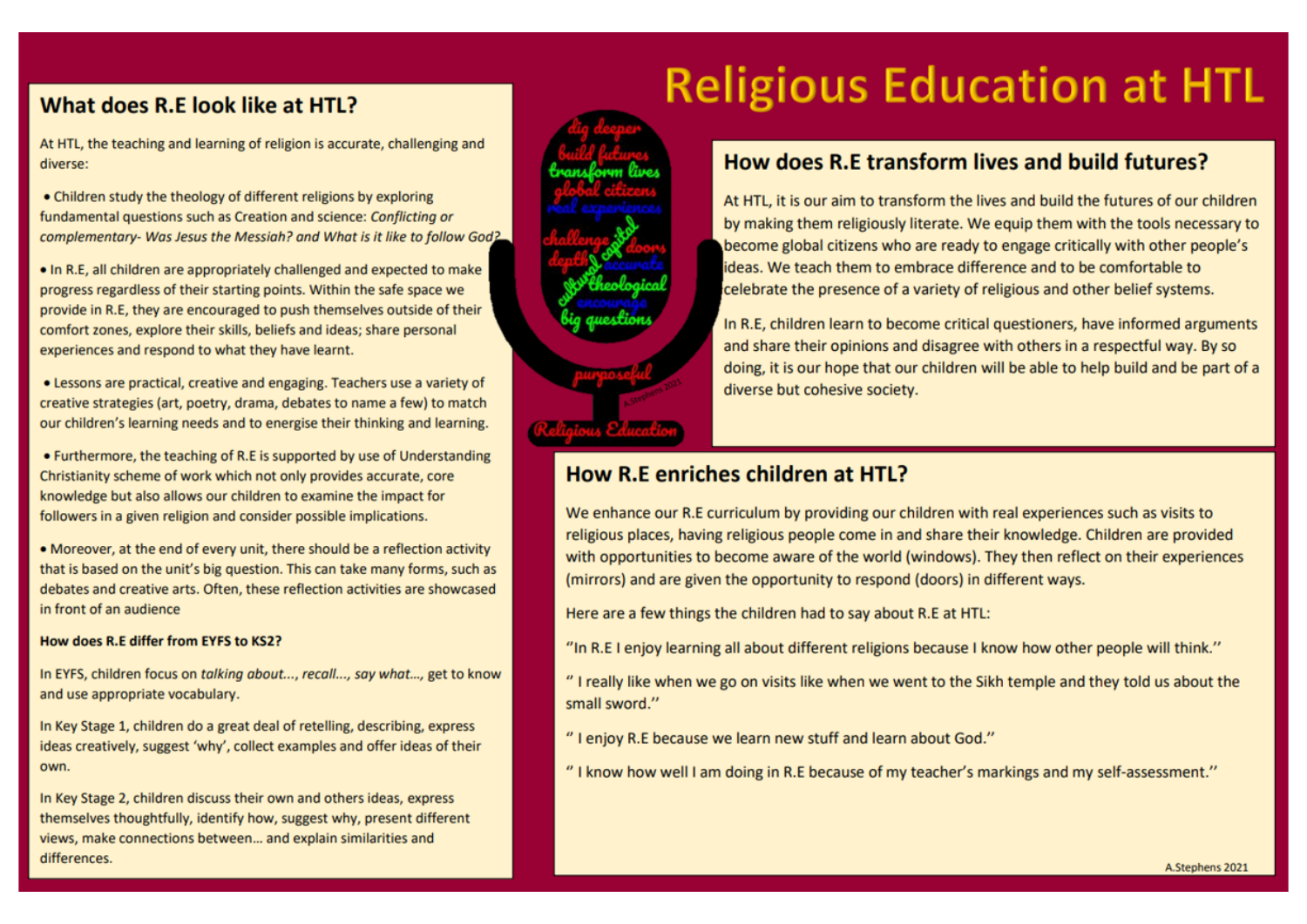## **Planning for Progression**